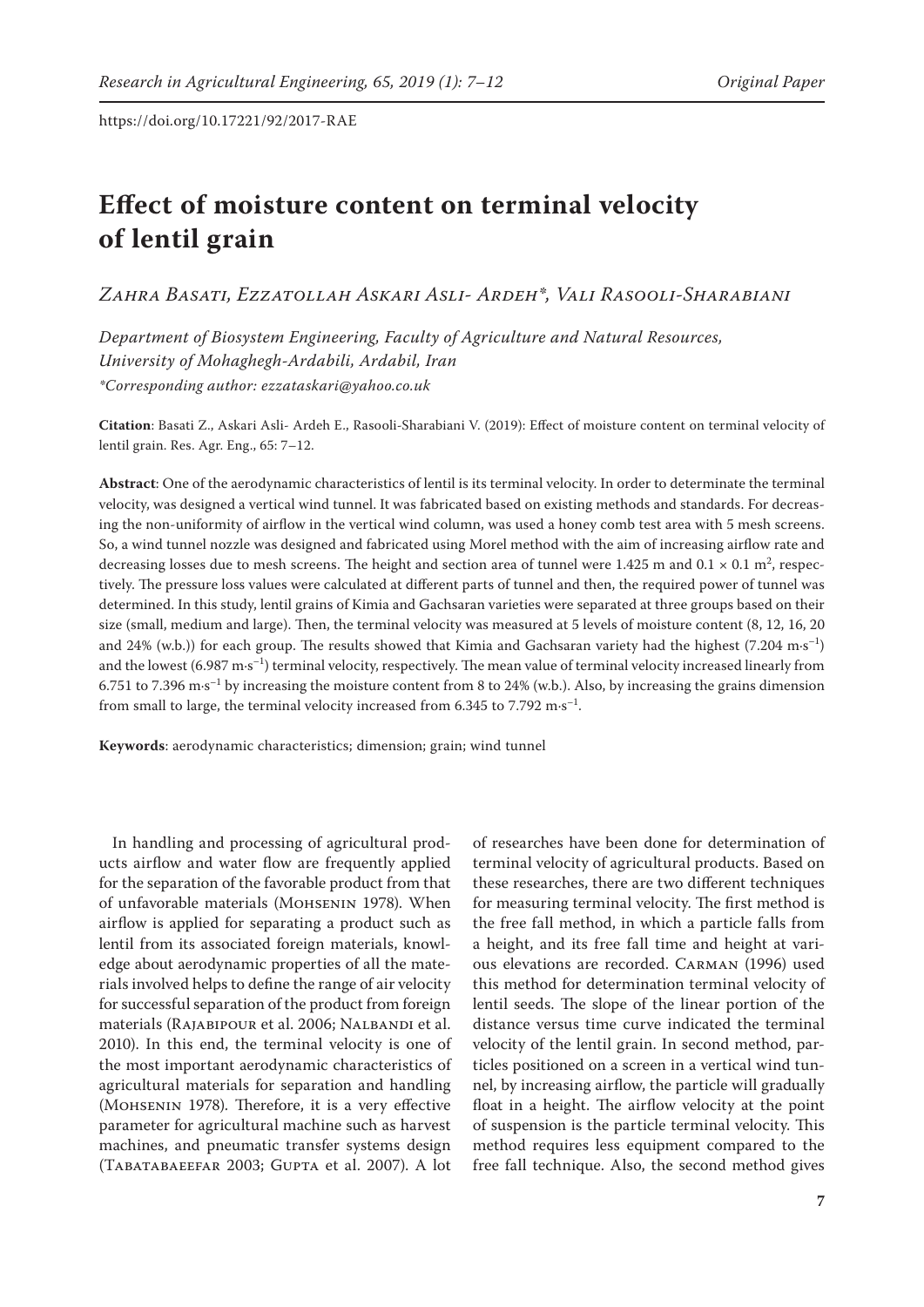a better representation of the conditions that exist in the separators and pneumatic transfer systems. In a study, GUPTA and DAS (1997) used a wind tunnel for measuring the terminal velocity of sunflower seed and core. The results showed that the terminal velocity increases linearly whit increasing the moisture content. The frictional properties and terminal velocity of two garlic varieties have been determined at different moisture contents. The results showed that the friction coefficient, the angle of repose and terminal velocity of these two types of garlic were depend on the moisture content (Masoumi et al. 2003). The terminal velocity of pistachios nuts and kernels were determined as a function of moisture content and the variety. The test section was a circle of 75 mm diameter. The air velocity in the vicinity of sample's suspension place was measured by an electronic anemometer (AM4205; Lutron Company, Taiwan). The experiments were done for 5 varieties of commercial Iranian pistachio with 5 levels of moisture content (4 to 37.6% (w.b.)) in 5 replications. It was concluded that by increasing the moisture content, the terminal velocity of pistachios nuts and kernels increased linearly (SEYED et al. 2007). A wind tunnel with circular profile and a distributor were used to determine the terminal velocity and aerodynamics properties of cotton seed. It was concluded that by increasing the seed mass from 0.08 to 0.15 g the terminal velocity of cotton seeds increased linearly from 5.8 to 10  $m·s^{-1}$  (TABAK, WOLF 1998). According to the resented studies (Bhattacharya et al. 2005; Gupta et al. 2007; Kabas et al. 2007; Gursoy, Guzel 2010; Gharibzahedi et al. 2011), no research has been done related to terminal velocity determination of two-lentil variety named "Gachsaran" and "Kimia". Thus, the aim of this study was to determine the terminal velocity of two common Iranian lentil varieties using a vertical wind tunnel. Also, this research investigated the effect of seed's moisture content and dimension on terminal velocity.

## **MATERIAL AND METHODS**

**Terminal velocity measurement**. The lentil varieties that selected were Kimia and Gachsaran. These are usually two common Iranian varieties. After preparing samples, those were sent to the bio-physics laboratory at the bio-systems depart-

| Table 1. The dimensional groups of lentil |  |  |  |
|-------------------------------------------|--|--|--|
|-------------------------------------------|--|--|--|

| Variety   | Range of grain size (mm) |             |             |  |
|-----------|--------------------------|-------------|-------------|--|
|           | small                    | medium      | large       |  |
| Kimia     | $4 - 4.5$                | $4.7 - 5.1$ | $5.3 - 5.7$ |  |
| Gachsaran | $5.1 - 5.7$              | $5.9 - 6.5$ | $6.7 - 7.3$ |  |

ment of Mohaghegh-Ardabili University, Ardabil, Iran. All samples were manually cleaned to remove foreign matter, dust, dirt and broken and immature grains. From each variety, 1,000 grains were selected randomly. In order to determine the main dimensions of the grains including large diameter, small diameter and thickness a digital caliper with accuracy of 0.01 mm were used. Due to major difference the large diameter of grains, this parameter was used as an indicator for grouping of grains. So, as shown in Table 1, samples were divided into three groups; small, medium and large. To determine the initial moisture content of the grains, three samples of 16 g were selected and placed inside an oven at 130°C for 24 h (Tang, Sokhansanj 1991). The initial moisture content of the grains was found to be 8% (w.b.). The experiments were done at 5 moisture content levels of 8, 12, 16, 20 and 24% (w.b.). The samples at the desired moisture levels were prepared by adding the calculated amounts of distilled water from Eq. 1 (MOHSENIN 1978):

$$
Q = \frac{W(M_f - M_i)}{100 - M_f}
$$
 (1)

where:  $Q$  – mass of the added water (kg);  $W$  – initial mass of the sample (kg);  $M_f$  – final moisture content of the sample (%, w.b.);  $M_{\rm i}$  – initial moisture content of the sample (%, w.b.)

After adding the distilled water to the samples, the samples were poured into separate polyethylene bags, sealed tightly and kept at 4°C in refrigerator for 48 h to enable the moisture content to distribute uniformly throughout the samples. Before starting the tests, the required quantities of the samples were taken out of the refrigerator and were allowed to warm up to room temperature for approximately 2 h (KHOSHTAGHAZA, MEHDI-ZADEH 2006). To measure the terminal velocity of lentil grains, a vertical wind tunnel was designed and built based on recommendations by TABAK and WOLF (1998) and POPE et al. (1999). The wind tunnel had a the square test section, with the dimension of 100 mm by 100 mm and the height of 700 mm. It was fabricated using transparent poly-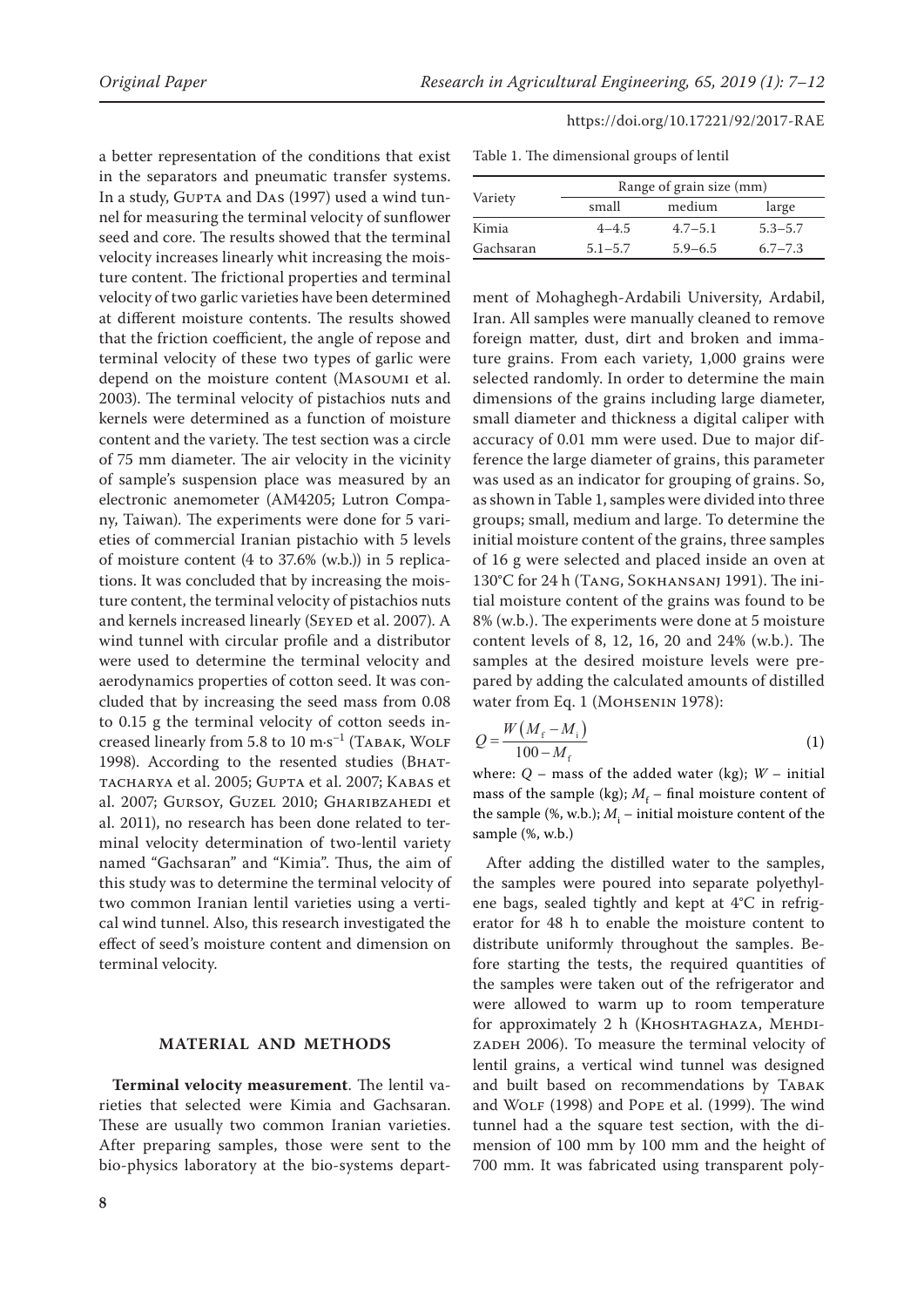

1 – honeycomb network; 2 – mesh screens

ethylene material so that the suspended grains could be seen from the outside. A mesh layer was used in the upstream end of the test section to avoid the grains falling and put them in airflow path. In order to increase air velocity and also help to increase uniformity of the flow, a wind-tunnel nozzle was designed and built based on the method of Morel (MOREL 1975). The shape of nozzle profile was shown in Fig. 1 which was plotted using the position of turning point, length and the diameter of nozzle's input. To measure the terminal velocity of the grains, a uniform velocity flow was required in the test section of the tunnel, where grains were suspended. For this purpose a honeycomb network (cells with diameter of 6 mm and length of 72 mm), 2 layers with mesh No. 36 and 3 layers with mesh No. 42 were used as a linear network as shown in Fig. 2. A uniform airflow distributer was applied between the fan and the linear network with dimensions of  $300 \times 300 \times 300$  mm<sup>3</sup> that it was built using wood in order to avoid the noises. The air was entered from a circle orifice with diameter 50 mm and exited from a squared orifice (with the dimensions of  $200 \times 200$  mm<sup>2</sup>). The selection of fan was final step of make of the vertical wind tunnel. Thus, a fan was used with the lowest static pressure of 1,100 Pa and the airflow of  $0.2 \text{ m}^3 \cdot \text{s}^{-1}$ .

To measure terminal velocity, each grain was placed in the center of the test section of the wind



Fig. 2. Nozzle profile obtained based on its equations

*D* – diameter of nozzle's input;  $x_{m}$  – turning point distance from the nozzle's input; *L* – length of nozzle

tunnel on the screen. Then air flow increased gradually, until grain was suspended. At this moment, air velocity was measured as terminal velocity using a hot wire anemometer (405i; Testo, Germany).

For each grain, the experiments were done in 5 replications. For each replication, air velocity was measured at 4 different places of test section and their mean value was recorded as the final terminal velocity. The experimental data were analyzed by factorial randomized complete design and the mean values of mechanical parameters were compared by applying Duncan's multiple range tests in MSTAT-C statistical software (Version 1.1.0). In this research 30 treatments were considered: moisture content at 5 levels: 8, 12, 16, 20 and 24% (w.b.), grain dimension at 3 levels: small, medium and large and lentil variety at 2 levels: Kimia and Gachsaran. The experiments were conducted using factorial randomized complete design with 5 replications.

### **RESULTS AND DISCUSSION**

The results of variance analysis of the lentil grains terminal velocity are presented in Table 2. The results showed that the main effects of variety, dimension and moisture content on terminal velocity were significant ( $P < 0.01$ ). Interaction of variety in grain dimension, and also interactive of variety in moisture content on terminal velocity were significant  $(P < 0.01)$ . Also, the triple interactive effect of variety, grain dimension and moisture content on terminal velocity was significant  $(P < 0.05)$ . But, interactive of dimension and moisture content on terminal velocity was not significant.

Table 3 shows results of the mean comparison of the main effects of variety, grain dimension and moisture content on terminal velocity. Maximum mean value of terminal velocity  $(7.204 \text{ m} \cdot \text{s}^{-1})$  belonged to Kimia variety, while minimum mean value of terminal velocity (6.987 m·s<sup>-1</sup>) belonged to Gachsaran variety. Since mass of Gachsaran variety had a scatter distribution compared to Kimia variety, the mean value of terminal velocity of Gachsaran variety was lower than that of Kimia variety. Also, Gachsaran variety had a low sphericity coefficient as compared to Kimia variety, so it was caused Gachsaran variety grains to circulate more than Kimia variety. Based on the results of TABAK and WOLF (1998), particle circulation leads to de-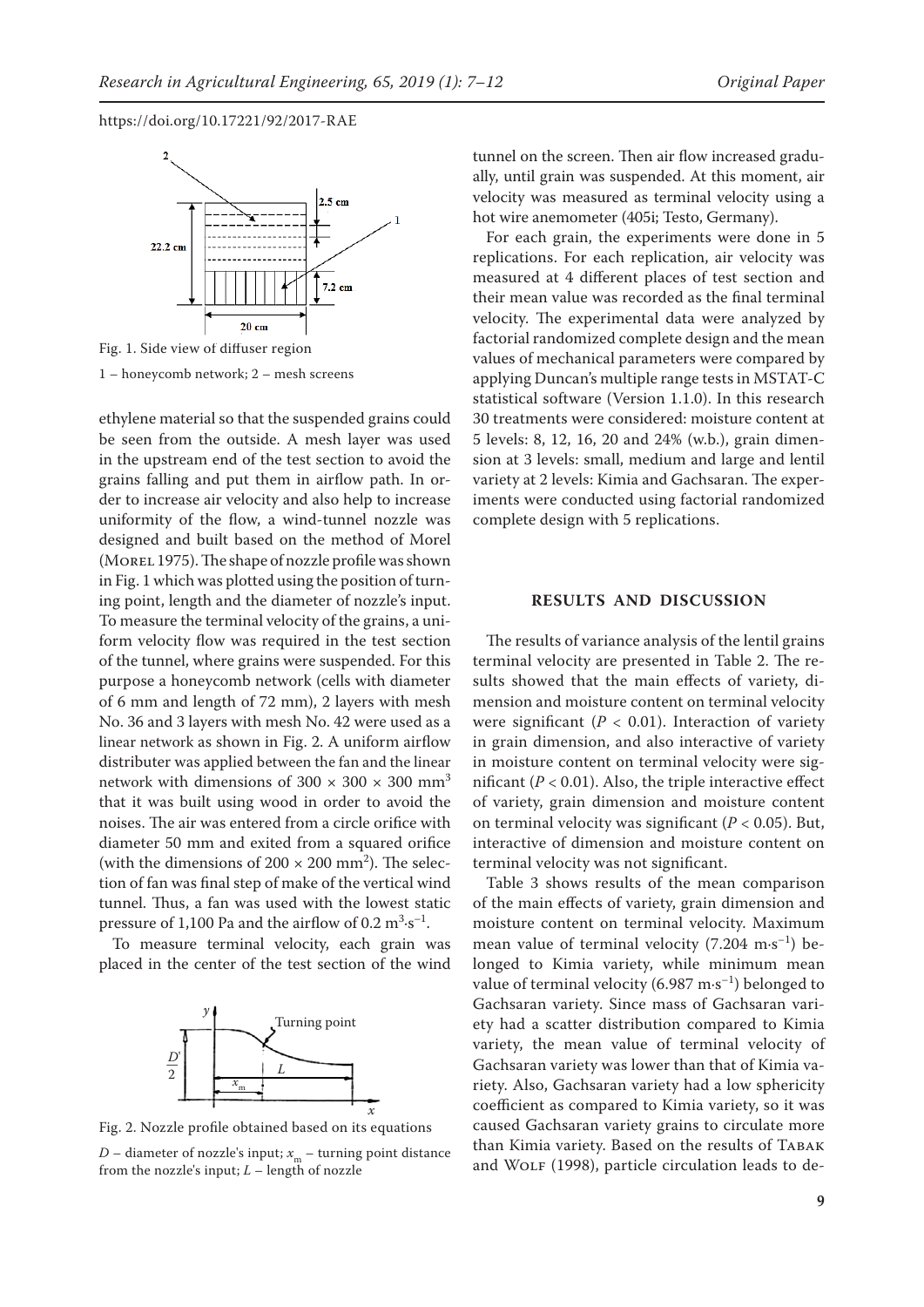| Sources of variation                                 | df             | Mean square error | <i>F</i> -value     |
|------------------------------------------------------|----------------|-------------------|---------------------|
| Variety                                              |                | 1.767             | $47.544**$          |
| Dimension                                            | 2              | 26.280            | 707.123**           |
| Moisture content                                     | 4              | 0.268             | 51.086**            |
| Variety $\times$ dimension                           | $\overline{2}$ | 1.899             | $7.205**$           |
| Variety × moisture content                           | 4              | 0.009             | $2.253**$           |
| Dimension $\times$ moisture content                  | 8              | 0.046             | 1.288 <sup>ns</sup> |
| Variety $\times$ dimension $\times$ moisture content | 8              | 0.094             | $2.531*$            |
| Total error                                          | 120            | 0.037             | 47.544              |

Table 2. Result of Statistical analysis of terminal velocity for two lentil varieties

*df* – degree of freedom, \*\*significant at *P* < 0.01, ns – not significant, \*significant at probability level of 5%

Table 3. Results of mean comparison of the main effects variety, dimension and moisture content on the terminal velocity of lentil grains

|                           | Terminal velocity $(m \cdot s^{-1})$ |
|---------------------------|--------------------------------------|
| <b>Variety</b>            |                                      |
| Gachsaran                 | 6.987 <sup>b</sup>                   |
| Kimia                     | $7.204^a$                            |
| <b>Dimension</b>          |                                      |
| Small                     | $6.345^{\circ}$                      |
| Medium                    | 7.149 <sup>b</sup>                   |
| Large                     | $7.792$ <sup>a</sup>                 |
| Moisture content (% w.b.) |                                      |
| 8                         | $6.751$ <sup>e</sup>                 |
| 12                        | 6.959 <sup>d</sup>                   |
| 16                        | 7.125c                               |
| 20                        | 7.250 <sup>b</sup>                   |
| 24                        | 7.396 <sup>a</sup>                   |

Different letters indicate the significant difference of effects at the probability level 5%

crease its terminal velocity. MEHDIZADEH (2000) stated that the terminal velocity of lentil grains were lower than that of wheat grains due to mass distribution of lentil grains in the larger and wider area. The mean value of terminal velocity increased from 6.345 to 7.792  $\text{m} \cdot \text{s}^{-1}$  by increasing the grain dimension from small range to large range.

The mean values of lentil grains terminal velocity increased significantly from 6.751 to 7.396  $\mathrm{m\cdot s^{-1}}$  by increasing the moisture content from 8 to 24% w.b. The reason for increasing grains terminal velocity by moisture content was due to the water uptake by grains and increasing their mass. The results this research was in agreement with the results reported by other researchers for some other agricultural material (CARMAN 1996; GUPTA, DAS 1997; Tabak, Wolf 1998; Guner 2006; Islik 2007).

Fig. 3 shows the effect of wheat moisture content on terminal velocity of two-wheat variety. By increasing the moisture content from 8 to 24% (w.b.), the terminal velocity of Kimia and Gachsaran varieties were increased linearly from 6.864 to 7.522 m·s<sup>-1</sup> and 6.639 to  $7.271 \text{ m} \cdot \text{s}^{-1}$ , respectively. Regression modelling for two varieties of wheat had shown correlation between the terminal velocity and moisture content as follows: Kimia variety (Eq. 2), Gachsaran variety (Eq. 3):

$$
V_t = 6.7092 + 0.165 \text{MC} \left( R^2 = 0.99 \right) \tag{2}
$$

where:  $V_t$  – terminal velocity (m·s<sup>-1</sup>); MC – moisture content (%, w.b.)

$$
V_{t} = 6.5315 + 0.1519MC (R^{2} = 0.97)
$$
 (3)

There was a linear relationship between the moisture content and terminal velocity as shown by other researchers (Guner 2006; Islik 2007). Islik (2007) reported that by increasing moisture content from 11.36 to 25.08 % (w.b.) the terminal velocity of lentils increased from 5.9 to 7.1  $\text{m·s}^{-1}$ . GUNER (2006) also reported that in the range of moisture content from 6.7 to 19% (w.b.) the terminal velocity of lentil grains changed from 6.99 to 7.72  $\text{m}\cdot\text{s}^{-1}$ . The slopes of changes of terminal velocity for wheat varieties are nearly the same. Comparing Gachsaran variety with Kimia variety, for all the range of moisture content, the terminal velocity of Gachsaran variety was lower than that of Kimia variety.

Fig. 4 compares the mean of double interactive effects of grain dimension and lentil variety on terminal velocity.

By increasing the grains dimension from small range to large range for each two varieties of lentil, their terminal velocity linearly increased as shown by Rabbani 2002 for chick pea. So that in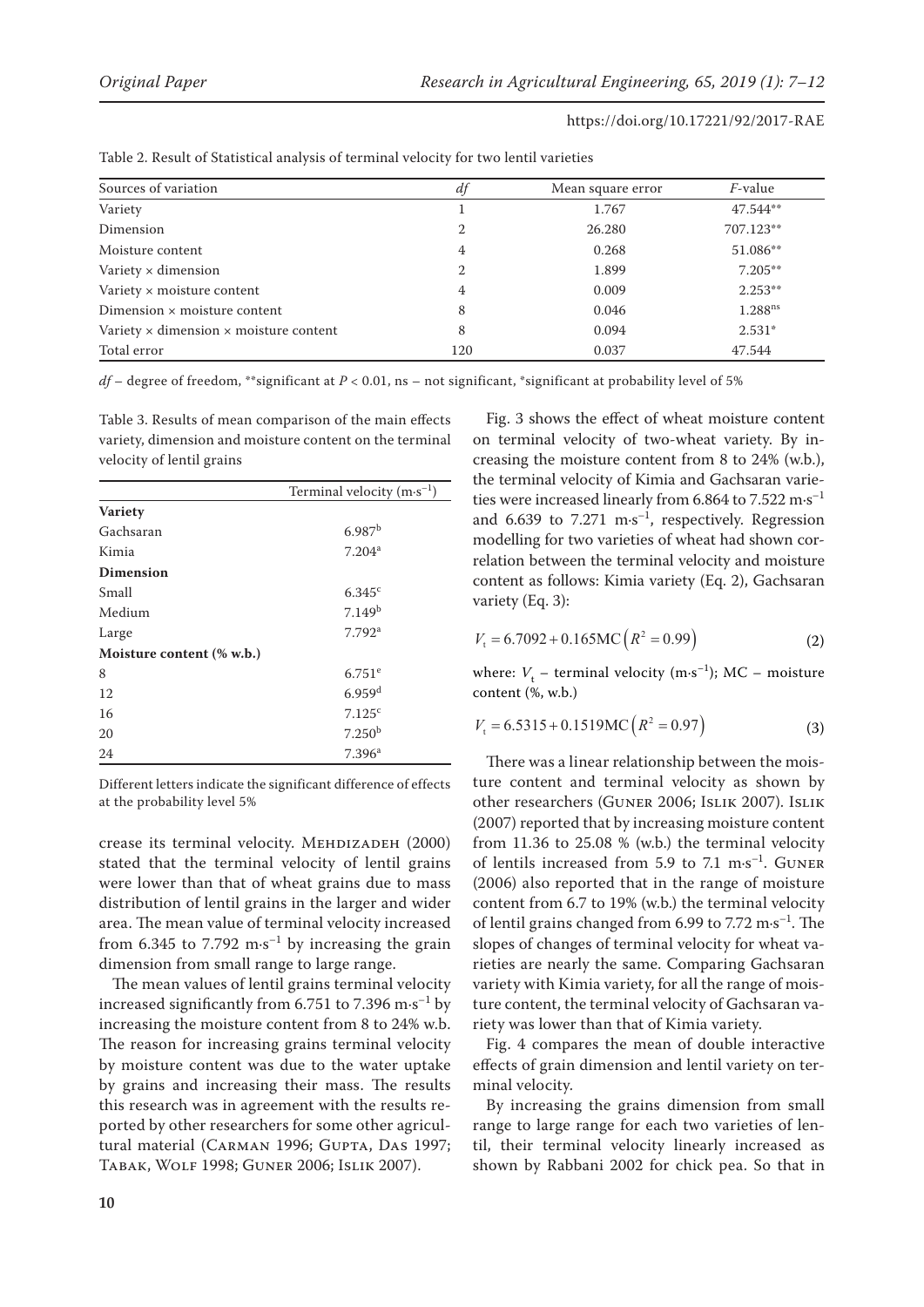

Fig. 3. Effect of moisture content (MC) on terminal velocity  $(V_t)$  of two lentil varieties: Gachsaran and Kimia



Fig. 4. Effect of grains dimension on terminal velocity of two lentil varieties

Gachsaran and Kimia varieties by increasing grains dimension from small to large, terminal velocity increased from 6.267 to 7.6  $\text{m} \cdot \text{s}^{-1}$  and from 6.424 to 7.984  $\mathrm{m} \cdot \mathrm{s}^{-1}$ , respectively.

# **CONCLUSION**

By increasing the moisture content of lentil grains from 8 to 24% (w.b.) the terminal velocity increased linearly from 6.751 to 7.396 m $\cdot$ s<sup>-1</sup>.

By increasing dimension lentil grains from small range to large range the terminal velocity increased linearly from 6.345 to 7.792  $\text{m} \cdot \text{s}^{-1}$ .

Terminal velocity of Gachsaran variety with mean value of  $6.987 \text{ m} \cdot \text{s}^{-1}$  was lower than that of Kimia variety with mean value of  $7.204 \text{ m} \cdot \text{s}^{-1}$ .

#### **References**

Bhattacharya S., Narasimha H.V., Bhattacharya S. (2005): The moisture dependent physical and mechanical properties of whole lentil pulse and split cotyledon. International Journal of Food Science and Technology, 40: 213–221.

- Carman K. (1996): Some physical properties of lentil seeds. Journal of Agricultural Engineering Research, 63: 87–92.
- Gharibzahedi S.M.T., Ghasemlou M., Razavi S.H., Jafarii S.M., Faraji K. (2011): Moisture-dependent physical properties and biochemical composition of red lentil seeds. International Agrophysics, 25: 343–347.
- Guner M. (2006): Pneumatic conveying characteristics of some agricultural seeds. Journal of Food Engineering, 5: 112–123.
- Gupta R.K., Das S.K. (1997): Physical properties of sunflower seeds. Journal of Agricultural Engineering Research, 66:  $1 - 8$ .
- Gupta R.K., Gopika A., Sharma R. (2007): Aerodynamic properties of sunflower seed. Journal of Food Engineering, 79: 899–904.
- Gursoy S., Guzel E. (2010): Determination of physical properties of some agricultural grains. Research Journal of Applied Science, Engineering and Technology, 2: 495–498.
- Islik E. (2007): Moisture dependent physical and mechanical properties of green laird lentil grain. Pakistan Journal of Biological Sciences, 10: 474–480.
- Kabas O., Yalmaz E., Ozmerzi A., Akinci I. (2007): Some physical and nutritional properties of cowpea seed (*Vigna sinensis* L.). Journal of Food Engineering, 79: 1405–1409.
- Khoshtaghaza M.H., Mehdizadeh R. (2006): Aerodynamic properties of wheat kernel and straw materials. Agricultural Engineering International: CIGR Journal, VIII: FP 05007.
- Masoumi A.A., Rajabipour A., Tabil L., Akram A.A. (2003): Terminal Velocity and Frictional Properties of Garlic (*Allium sativam* L.). Paper No. 03-330. The Canadian Society for Engineering in Agricultural, Food and Biological Systems.
- Mehdizadeh R. (2000): Design and development of a wind tunnel for measuring of aerodynamic properties of agricultural products. [MSc Thesis.] Tehran, Tarbiat Modares University.
- Mohsenin N.N. (1978): Physical Properties of Plant and Animal Materials. New York, Gordon and Breach Science Publishers, Inc.
- Morel T. (1975): Comprehensive design of axisymmetric wind tunnel contractions. Journal of Fluids Engineering, 97: 225–233.
- Nalbandi H., Seiiedlou S., Ghassemzadeh H.R. (2010): Aerodynamic properties of *Turgenia latifolia* seeds and wheat kernels. International Agrophysics, 24: 57–61.
- Pope A., Barlow J.B., Rae W.H. (1999): Low-speed Wind Tunnel Testing. New York, John Wiley & Sons, Inc.
- Rabbani H. (2002): Aerodynamic properties of chick pea. [Ph.D. Thesis.] Tehran, University of Tehran.